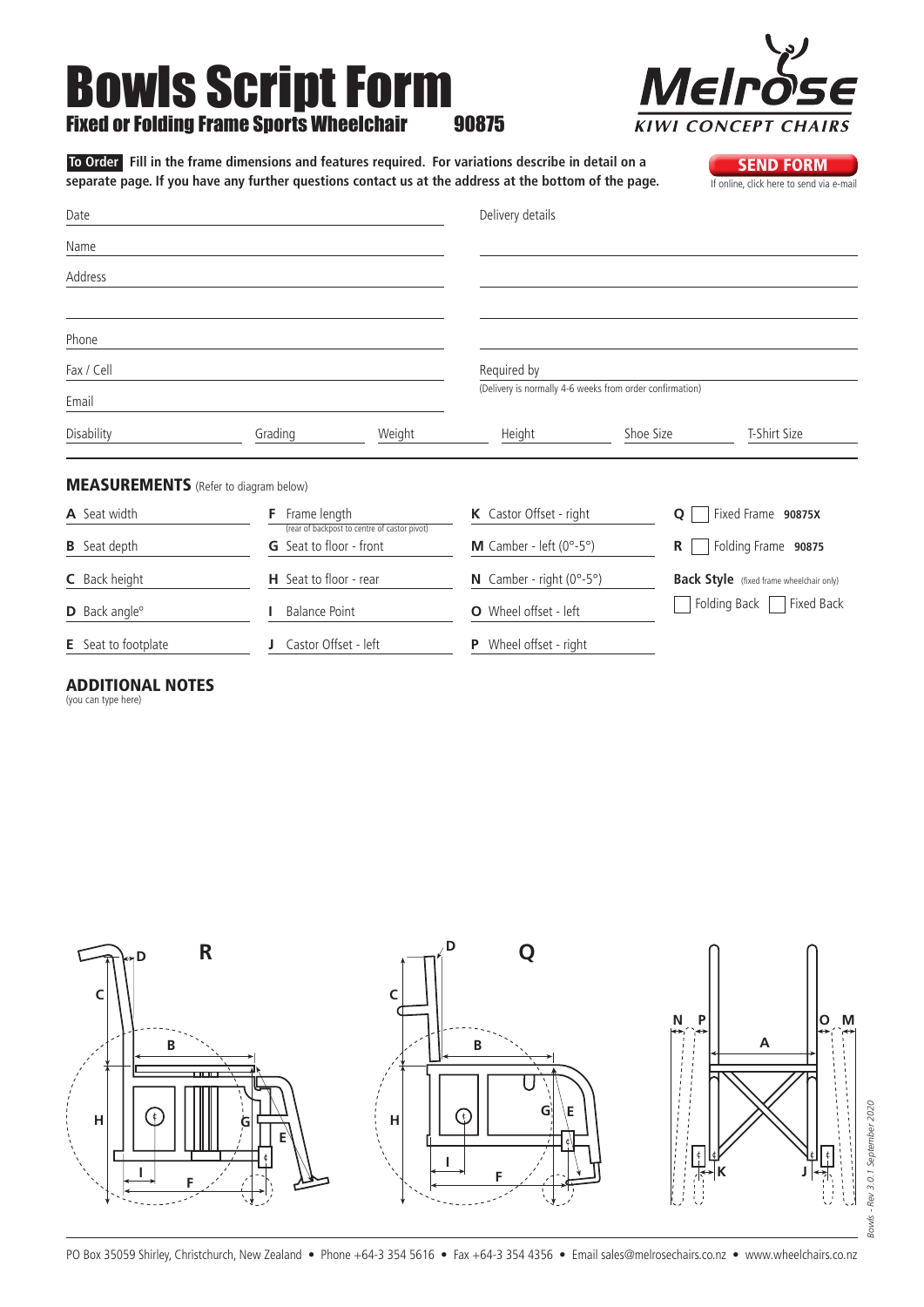## **PAGE 2** Bowls Script Form Fixed or Folding Frame Sports Wheelchair

Name



| <b>FOOT REST HANGER ANGLE</b><br>$70^{\circ}$<br>80° (std)<br>$90^{\circ}$                                       |                                                                                                                                                                                                                                                                                                                              |
|------------------------------------------------------------------------------------------------------------------|------------------------------------------------------------------------------------------------------------------------------------------------------------------------------------------------------------------------------------------------------------------------------------------------------------------------------|
| <b>FOOT REST WIDTH</b><br>Width for Pro T and V style foot rests only                                            | <b>IMPORTANT</b><br>Foot rest Width<br>When measuring<br>across feet you must<br>add 2" (50mm)                                                                                                                                                                                                                               |
| <b>FIXED FRONT FOOT REST</b>                                                                                     |                                                                                                                                                                                                                                                                                                                              |
| Straight Fixed<br>Straight Fixed<br>Double<br>$\mathsf{D}\mathsf{foot}$ plate $\mathsf{\Omega}\mathsf{D}$<br>Bow | Straight Fixed<br>Pro T Fixed<br>Pro T Fixed<br>V Fixed<br>V Fixed<br>foot plate<br>angle adj $\int$<br>angle adj $\Gamma$<br>$\mathcal{D}$ foot plate<br>angle adj $\eta$<br><b>IMPORTANT</b><br>The styles in this box are only available<br>on the Fixed Frame wheelchair                                                 |
| Straight Fixed<br>Straight Fixed<br>2 flip up<br>1 flip up                                                       | Pro T Fixed<br>Pro T Fixed<br>V Fixed<br>V Fixed<br>2 flip up<br>1 flip up<br>2 flip up $\prime$<br>1 flip up                                                                                                                                                                                                                |
| <b>Straight Hangers</b>                                                                                          | Double Bow style foot plate (std)<br>ABS on foot plate AD11500                                                                                                                                                                                                                                                               |
| Pro T Hangers                                                                                                    | D style foot plate (std)                                                                                                                                                                                                                                                                                                     |
| V Hangers                                                                                                        | Angle adjustable foot plate AD11520<br>2 piece, flip up plastic foot plates AD11524<br>2 piece, flip up angle adjustable alloy foot plates AD11521<br>piece, flip up angle adjustable alloy foot plate, opens to the left AD11550<br>piece, flip up angle adjustable alloy foot plate, opens to the right (pictured) AD11550 |
| <b>DROP IN FOOT REST</b>                                                                                         |                                                                                                                                                                                                                                                                                                                              |
| Straight Drop In<br>Straight Drop In D<br>Double d<br>$\mathsf{h}$ foot plate $\mathsf{d}$<br>Bow                | Pro T Drop In D<br>Straight Drop In<br>Pro T Drop In<br>nangle adj <sub>n</sub><br>$\boldsymbol{\Lambda}$ foot plate $\boldsymbol{\Lambda}$<br>angle adj $\Omega$                                                                                                                                                            |
| <b>Straight Hangers</b><br>Pro T Hangers                                                                         | Double Bow foot plate AD11580<br>Angle adjustable foot plate AD11520<br>ABS on foot plate AD11500<br>D style foot plate AD11580                                                                                                                                                                                              |
| <b>SWING AWAY FOOT REST</b>                                                                                      |                                                                                                                                                                                                                                                                                                                              |
| Straight Swing Away<br>Straight Swing Away<br>2 flip up<br>1 tlip up<br>Þ                                        | Pro T Swing Away<br>Pro T Swing Away<br>V Swing Away<br>V Swing Away<br>2 flip up<br>2 flip up<br>1 flip up<br>1 tlip up<br>ь                                                                                                                                                                                                |
| Straight Hangers                                                                                                 | 2 piece, flip up plastic foot plates AD11560<br>2 piece, flip up angle adjustable alloy foot plates AD11570                                                                                                                                                                                                                  |
| Pro T Hangers                                                                                                    | piece, flip up angle adjustable alloy foot plate, opens to the left AD11555                                                                                                                                                                                                                                                  |
| V Hangers                                                                                                        | piece, flip up angle adjustable alloy foot plate, opens to the right (pictured) AD11555                                                                                                                                                                                                                                      |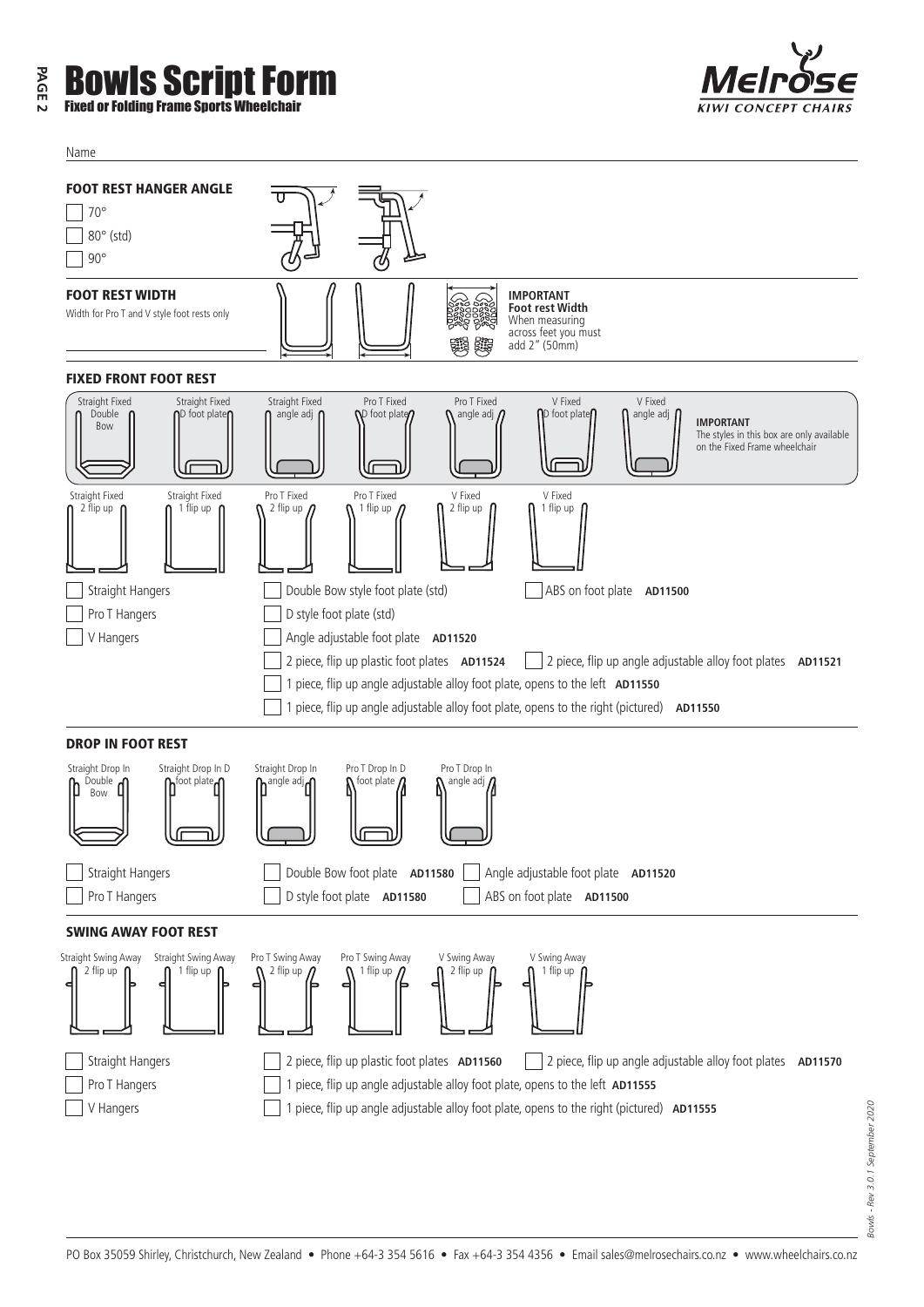### **PAGE 3** Bowls Script Form Fixed or Folding Frame Sports Wheelchair



Name

#### **CASTORS**

 $\sqrt{8''}$  (200 x 50) pneumatic caster with tube wrap around (std)

| <b>FORKS</b>                                                         |                                                                                                      |                                                                                                               |                                                                                        |
|----------------------------------------------------------------------|------------------------------------------------------------------------------------------------------|---------------------------------------------------------------------------------------------------------------|----------------------------------------------------------------------------------------|
| Standard forks (std)                                                 |                                                                                                      |                                                                                                               |                                                                                        |
| <b>PUSH HANDLES</b><br>$\vert$ Nil                                   | In back canes (std) (folding frame<br>wheelchair only)<br>Removable on grab bar AD14100 (fixed frame | Foldable in back canes AD14160 (folding or fixed<br>Dual clamp adj height AD14120 (fixed frame                |                                                                                        |
| <b>BRAKES</b>                                                        |                                                                                                      |                                                                                                               |                                                                                        |
| Nil                                                                  | Scissor (std)<br>Push to lock (std)                                                                  | Superlock AD14560 (push to lock with<br>Hill climbers AD14530                                                 | Brake extensions - left AD14550<br>Brake extensions - right AD14550                    |
| <b>ANTI-TIPS</b>                                                     |                                                                                                      |                                                                                                               |                                                                                        |
| Nil                                                                  | With plastic wheels AD15000<br>With roller blades AD15030                                            | Adjustable anti tips AD15010<br>Kick tube AD15040                                                             |                                                                                        |
| <b>ARMRESTS</b>                                                      |                                                                                                      |                                                                                                               |                                                                                        |
| Nil<br>ABS skirt guard attached to full length pad armrest AD15281   |                                                                                                      | T adjustable height with desk pad armrest AD15260<br>T adjustable height with full length pad armrest AD15261 |                                                                                        |
| <b>UPHOLSTERY</b>                                                    |                                                                                                      |                                                                                                               |                                                                                        |
| Sling (std)                                                          | Standard back (std)<br>Tension adjustable back AD16010                                               | No cushion<br>Cushion 1" AD16201<br>Cushion 2" AD16202                                                        | Bag under chair AD16600<br>Netting under chair AD16650<br>Bag on back of chair AD16680 |
|                                                                      |                                                                                                      | Cushion 3" AD16203                                                                                            | Wheel bag AD16780                                                                      |
| <b>SKIRT GUARDS</b>                                                  |                                                                                                      |                                                                                                               |                                                                                        |
| Nil<br>Fabric skirt guards AD16100                                   | ABS drop in AD16110<br>ABS fabric covered AD16120                                                    | Alloy fixed AD16130<br>Alloy folding AD16140                                                                  | Carbon Fibre folding AD16160                                                           |
| <b>STRAPS / GLOVES / IMPACT GUARDS</b>                               |                                                                                                      |                                                                                                               |                                                                                        |
| Leg strap (std)<br>Heel loop straps (std)                            | Gloves<br>(size & style)                                                                             | Impact guards front hangers AD16400<br>Impact guards back bars AD16420                                        |                                                                                        |
| <b>WHEELS</b><br>20" BMX (std)                                       | Other:                                                                                               |                                                                                                               |                                                                                        |
| <b>TYRES</b><br>20" x 1.75" Smooth tyres with tube wrap around (std) |                                                                                                      | Other:                                                                                                        |                                                                                        |
| <b>PUSHRIMS</b><br>Anodised (std)                                    | Rubber Coated AD13850                                                                                | Foam Coated AD13840                                                                                           | Vinyl Coated AD13830                                                                   |
| <b>PUSHRIMS - POSITION</b><br>Standard                               | In close                                                                                             | Onto rim                                                                                                      |                                                                                        |
| <b>ACCESSORIES</b><br>Ball holder (tray) AD17020                     | Ball Grabber AD17021                                                                                 |                                                                                                               |                                                                                        |